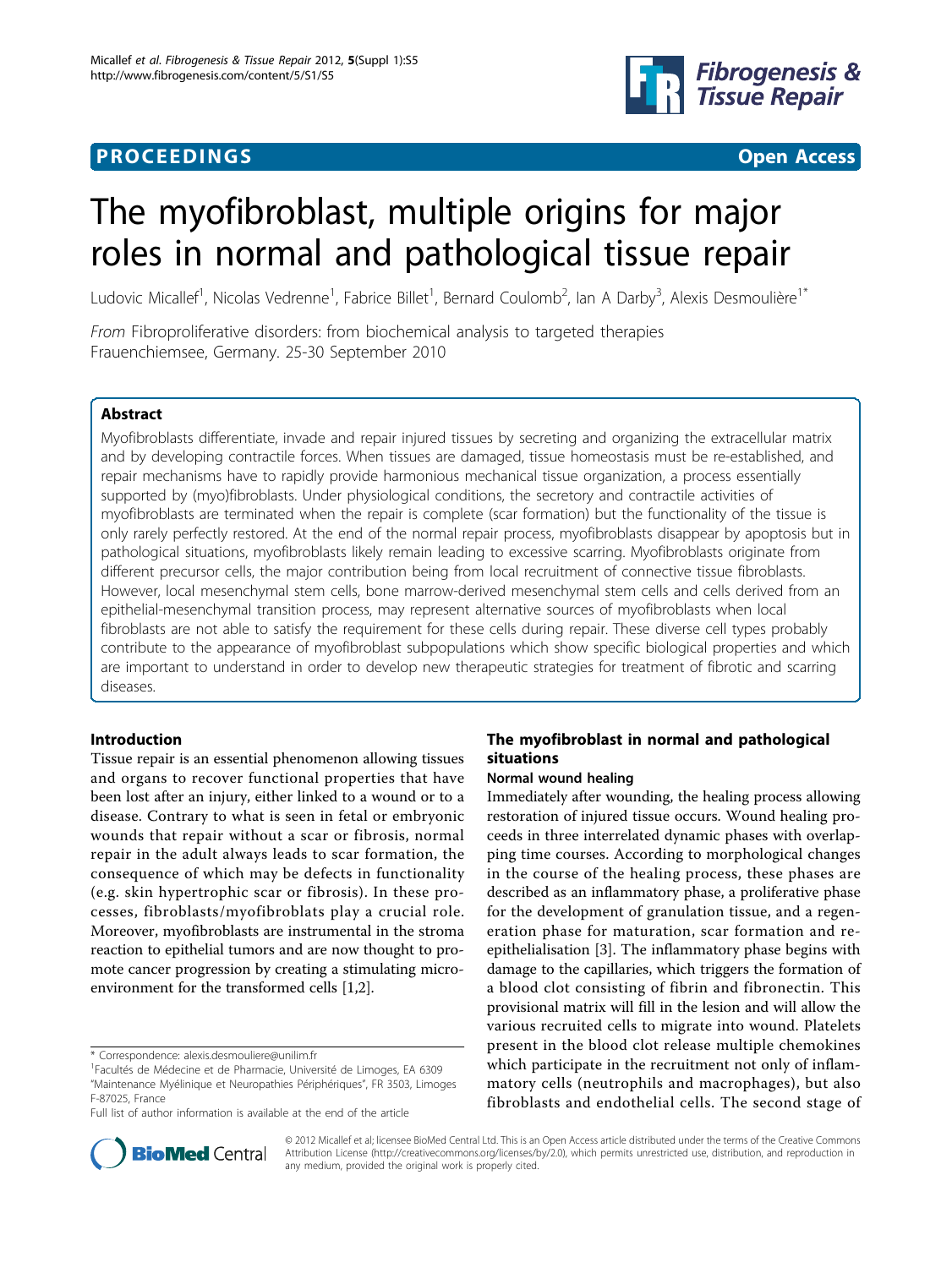wound healing is the proliferative phase. Active angiogenesis which is critical for the wound healing process, allows new capillaries to deliver nutrients including oxygen to the wound, and contributes to the proliferation of fibroblasts. In the granulation tissue, fibroblasts become activated and acquire a smooth muscle cell-like phenotype; they are consequently called myofibroblasts. These myofibroblastic cells synthesize and deposit the extracellular matrix components which will replace the provisional matrix. These cells also exhibit contractile properties, due to the expression of  $\alpha$ -smooth muscle actin in microfilament bundles or stress fibers, playing a major role in the contraction and in maturation of the granulation tissue [[4\]](#page-4-0) (Figure 1). Presently, it is accepted that the myofibroblastic modulation of fibroblastic cells begins with the appearance of the protomyofibroblast, whose stress fibers contain only  $\beta$ - and  $\gamma$ -cytoplasmic actins. Protomyofibroblasts evolve in most cases into differentiated myofibroblasts, the most common variant of this cell, with stress fibers containing  $\alpha$ -smooth muscle actin (for review, see [[5\]](#page-4-0)) (Figure 1). Myofibroblasts can, depending on the experimental or clinical situation,



fibroblastic cells begins with the appearance of the protomyofibroblast, whose stress fibers contain only  $\beta$ - and  $\gamma$ -cytoplasmic actins and evolves, but not necessarily always, into the appearance of the differentiated myofibroblast, the most common variant of this cell, with stress fibers containing  $\alpha$ -smooth muscle actin. The myofibroblast may disappear by apoptosis; the deactivation leading to a quiescent phenotype has not been clearly demonstrated at least in vivo. TGF- $\beta$ 1: transforming growth factor- $\beta$ 1; ECM: extracellular matrix. Modified from [[38](#page-4-0)].

express other smooth muscle cell specific contractile proteins, such as smooth muscle-myosin heavy chains or desmin; however, the presence of  $\alpha$ -smooth muscle actin represents the most reliable marker of the myofibroblastic phenotype [[6\]](#page-4-0). The third phase of healing, scar formation, involves a progressive remodelling of the granulation tissue. During this remodelling process, proteolytic enzymes, essentially matrix metalloproteinases (MMPs) and their inhibitors (TIMPs for tissue inhibitor of metalloproteinases) play a major role [[7\]](#page-4-0). In the resolution phase of healing, the cell number of vascular cells and myofibroblasts is dramatically reduced by the process of apoptosis [[8\]](#page-4-0) (Figure 1). To date, it has not been clearly shown that myofibroblasts can reacquire a quiescent phenotype.

# Pathological repair

Pathological wound healing can be encountered in a variety of disease states [[9\]](#page-4-0). These abnormal repair processes are the result of an impaired remodelling of the granulation tissue leading for example to abnormal cutaneous repair as seen in hypertrophic scarring or to fibrosis in internal organs such as the liver, lung and kidney. In hypertrophic scars, numerous myofibroblasts express  $\alpha$ smooth muscle actin, explaining the frequent appearance of contracture [[9](#page-4-0)]. In internal organs, after an acute and moderate lesion, the injured tissue may be almost completely restored to normal. The repair process involved is globally similar to the process observed in cutaneous wounding. However, when the noxious stimulus responsible for the lesion persists, excessive extracellular matrix deposition and the continued presence of myofibroblasts is observed. This excess of extracellular matrix deposition leads to the development of organ fibrosis. For example, in the liver, several chronic diseases (chronic viral hepatitis, alcoholic disease and cholestasis) are responsible for the development of a significant fibrosis whose ultimate stage, cirrhosis, has a substantial impact on morbidity and mortality. As in pathological cutaneous wound healing, the installation and persistence of fibrosis is the consequence of an imbalance between extracellular matrix synthesis and degradation by myofibroblasts. In this situation the balance of MMPs/TIMPs plays an essential role. For example, throughout hepatic fibrogenesis, an increase of TIMP-1 and TIMP-2 expression without any modification of MMP-1 is observed and it is thought that this leads to excessive matrix deposition.

# Cytokines involved in myofibroblast differentiation

Various cytokines and growth factors have a role in wound healing and scarring [[10](#page-4-0)]. Among these soluble factors some directly act on granulation tissue formation and fibrogenic cell activation, especially transforming growth factor (TGF)- $\beta$ 1, a potent inducer of myofibroblastic differentiation [\[11](#page-4-0)]. Beyond a specific effect on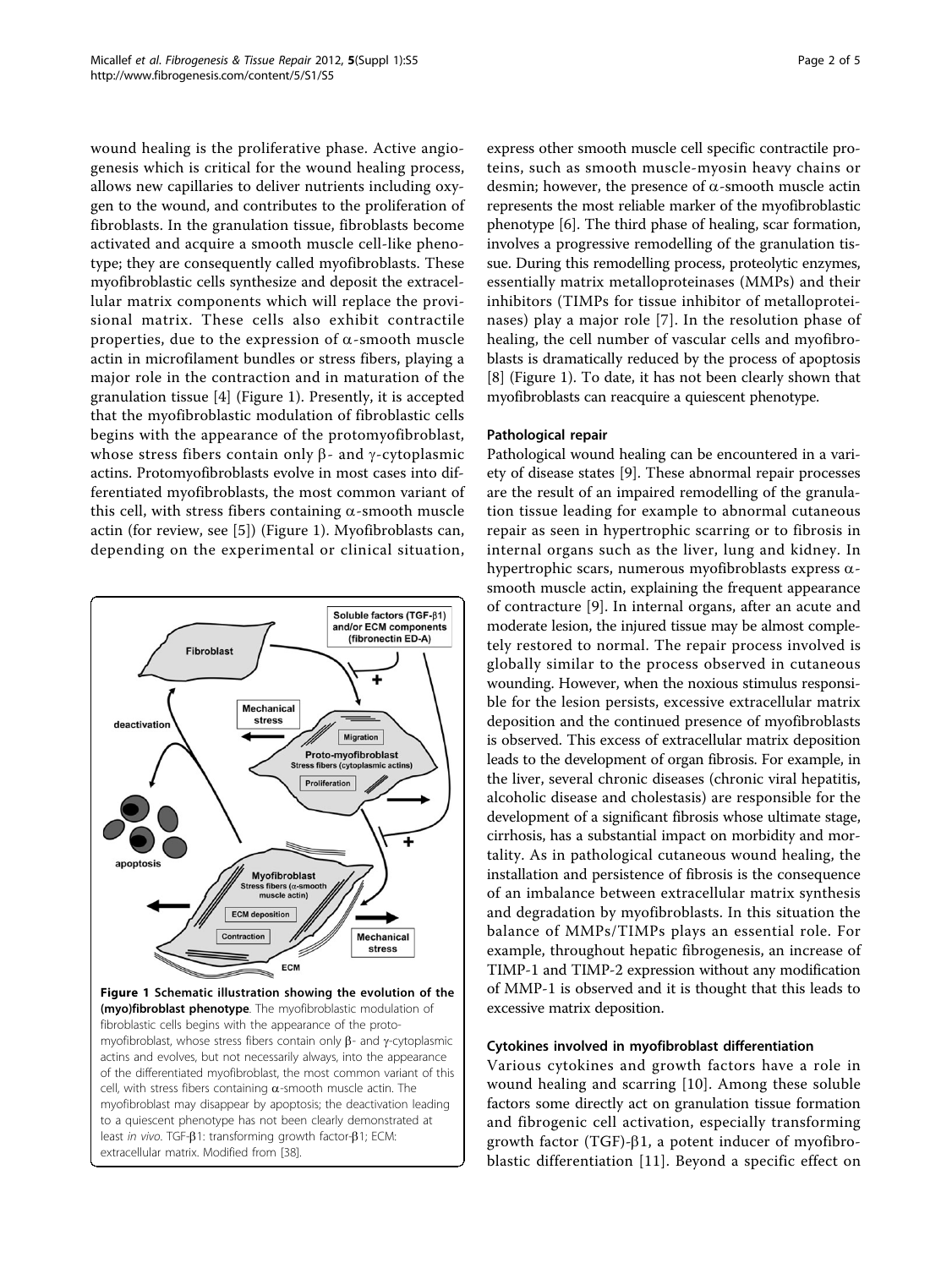the induction of  $\alpha$ -smooth muscle expression, TGF- $\beta$ 1 also promotes the deposition of large amounts of extracellular matrix; in fact, TGF- $\beta$ 1 not only induces synthesis of extracellular matrix, particularly fibrillar collagens and fibronectin but it also reduces MMP activity by promoting TIMP expression. It is important to note that TGF-b1 action on myofibroblastic differentiation is only possible in the presence of the ED-A splice variant fibronectin which underlines the fact that extracellular matrix components play an important role in soluble factor activity [[12](#page-4-0)]. More recently, it has been shown that granulation tissue formation is modified by chemical denervation [[13](#page-4-0)]. This peripheral nervous system involvement in tissue repair has likewise been shown in the liver, where in this organ, in an experimental model of fibrosis using carbon tetrachloride treatment, chemical denervation significantly reduces matrix deposition and myofibroblastic differentiation [[14](#page-4-0)].

## Role of mechanical stress

Myofibroblastic cells, because of their contractile properties and their privileged relationship with the extracellular matrix, can modify their activity depending on the mechanical environment. Although this is an essential point, it still remains poorly investigated. It has been shown, in gingival fibroblasts, that  $\alpha$ -smooth muscle actin expression induced by  $TGF- $\beta$ 1 is regulated by the compli$ ance of collagen gels on or in which they are cultured [[15](#page-4-0)]. Moreover, myofibroblastic differentiation features, such as stress fibers, ED-A fibronectin or  $\alpha$ -smooth muscle expression, appear earlier in granulation tissue subjected to an increase in mechanical tension by splinting of a fullthickness wound with a plastic frame as compared to normally healing wounds [\[16](#page-4-0)]. It has also been shown that fibroblasts cultured on substrates of variable stiffness present different phenotypes. Cultured fibroblasts do not express stress fibers on soft surfaces; whilst when the stiffness of the substrate increases, a sudden change in cell morphology occurs and stress fibers appear [[17](#page-4-0),[18](#page-4-0)]. More recently, it has been shown that shear forces exerted by fluid flow are also able to induce TGF- $\beta$ 1 production and differentiation of fibroblasts cultured in collagen gels in the absence of other external stimuli such as cytokine treatment [\[19\]](#page-4-0).

# Origin of the myofibroblast

Myofibroblasts can originate from various cell types as illustrated in Figure 2. The major contribution of the cells originates from local recruitment of connective tissue fibroblasts. For example in the skin, dermal fibroblasts located at the edges of the wound can acquire a myofibroblastic phenotype and participate in tissue repair. In the liver, the role of perisinusoidal hepatic stellate cells has been widely studied and their key role during fibrogenesis



has been clearly demonstrated. However, in the connective tissue, important heterogeneity in fibroblastic cell subpopulations has been observed. These subpopulations reside in different locations within the organ and have specific activation and deactivation properties. At least three subpopulations have been identified in the dermis: superficial dermal fibroblasts, reticular fibroblasts, which reside in the deep dermis, and fibroblasts associated with hair follicles. These cell subpopulations can be isolated and exhibit distinctive differences when cultured separately [[20](#page-4-0)]. In the liver, in the main two subpopulations of fibrogenic cells have been described: i) the hepatic stellate cells located in the space of Disse between the hepatocytes and the sinusoidal endothelial cells and ii) the portal fibroblasts located in the connective tissue surrounding portal tracts [[21\]](#page-4-0). We recently applied the precision cut-liver slice (PCLS) model which preserves the normal lobular architecture and allows the maintenance of cell-cell interactions within their original extracellular matrix to study hepatic stellate cell and portal fibroblast behaviour in rat PCLS derived from fibrotic tissue [[22,23\]](#page-4-0). In pathological situations, myofibroblastic cells expressing  $\alpha$ -smooth muscle actin are derived either from hepatic stellate cells (e.g. in alcoholic cirrhosis where myofibroblasts are present in the parenchyma and in septa) or from portal fibroblasts (e.g. in cholestatic fibrosis where myofibroblasts are present in enlarged portal areas). Thus, in the liver, fibrogenic cells mainly include hepatic stellate cells and portal fibroblasts, even if, in some cases, second layer cells located around centrilobular veins can be involved in parenchymal fibrosis [[24\]](#page-4-0). Moreover, today, the involvement in tissue repair of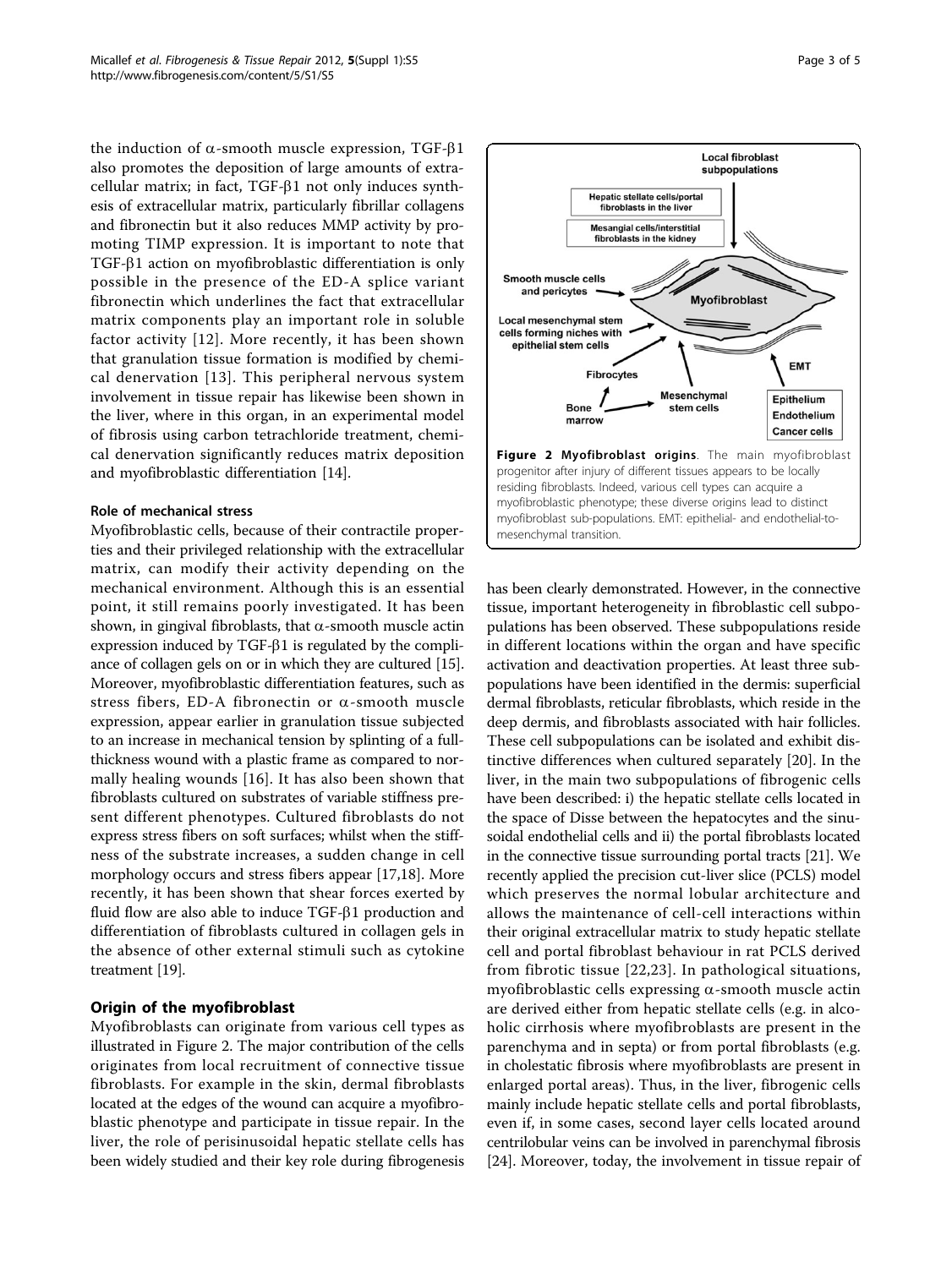local mesenchymal stem cells is discussed more and more. These progenitor cells have been described in the dermal sheath that surrounds the outside of the hair follicle facing the epithelial stem cells. They are involved in the regeneration of the dermal papilla and they can also became wound healing (myo)fibroblasts after a lesion [[25\]](#page-4-0). Mesenchymal stem cells have not yet been described in the liver, but at the periphery of portal tracts, in Hering's canals, epithelial stem cells have been described. Hering's canal represents the junction between hepatocytes and bile duct epithelial cells, and in this area, numerous proliferative cells are observed after a hepatic lesion. This area may constitute a niche containing not only epithelial stem cells but also mesenchymal stem cells and these two cell types may cooperate depending on the tissue need. This concept of a cell association, able to reconstitute the different organ cell populations and constituting a niche of stem cells is currently discussed in diverse organs notably in the liver [[26](#page-4-0)]. Recent data have also implicated circulating cells, called fibrocytes, in the tissue repair process. Fibrocytes enter into injured skin together with inflammatory cells and acquire a myofibroblastic phenotype [[27\]](#page-4-0). In post-burn scars, fibrocytes are recruited to the site of the lesion where they stimulate local inflammatory response and produce extracellular matrix proteins thus contributing to hypertrophic scar formation [[28\]](#page-4-0). Fibrocytes are also implicated in the lung in subepithelial fibrosis observed in asthma [[29](#page-4-0)], and in renal fibrosis [[30\]](#page-4-0). Another type of circulating cell originating from bone marrow has been suggested to participate in tissue repair. These mesenchymal stem cells are bone marrow-derived non-hematopoietic precursor cells [[31](#page-4-0)] that contribute to the maintenance and regeneration of connective tissues through engraftment. Indeed, they have the capacity to engraft into several organs and to differentiate into wound healing myofibroblasts. The engraftment in injured organs is regulated by the severity of the damage [\[32\]](#page-4-0). Interestingly, very poor engraftment of intravenously administered mesenchymal stem cells in healthy organs was observed. In hepatic fibrosis, a significant proportion of myofibroblasts may originate from the bone marrow [[33\]](#page-4-0). Finally, epithelial- and endothelial-to-mesenchymal transition (EMT), a process by which differentiated or malignant epithelial and endothelial cells undergo a phenotypic conversion that gives rise to the matrix-producing fibroblasts and myofibroblasts, is increasingly recognized as an integral part of tissue fibrogenesis after injury, particularly in the kidney [\[34\]](#page-4-0). However, the degree to which this process contributes to fibrosis remains a matter of intense debate and is likely to be context-dependent. All together, mesenchymal stem cells, fibrocytes, bone marrow-derived cells and cells derived from an EMT process, may represent alternative sources of myofibroblasts when local

fibroblasts are not able to satisfy the tissue's requirement for these cells.

## Conclusions and perspectives

The fibroblast/myofibroblast transition is accepted as the key event in the formation of granulation tissue during wound healing or fibrotic changes, but also during the evolution of the stroma reaction in cancer. Though different experimental models have been developed, until now, the exact origin of the (myo)fibroblastic cells involved in the formation of the stroma reaction observed in carcinomas is unknown. Obviously, local fibroblasts present in the connective tissue of the organ are involved. However, it has also been shown that bone marrow-derived myofibroblasts contribute to the stroma reaction [\[35,36](#page-4-0)]. Interestingly, the question arises as to why the stroma reaction is scanty in hepatocellular carcinoma but abundant in cholangiocarcinoma. It is conceivable that the cells contributing to the myofibroblastic population and which participate in the stroma reaction are different in these two tumors. We suggest that hepatic stellate cell-derived myofibroblasts and portal fibroblast-derived myofibroblasts are involved in the stroma reactions encountered in hepatocellular carcinoma and cholangiocarcinoma, respectively, and we have recently performed a proteomic study in order to make progress in this field [[37](#page-4-0)]. All of this information is required for the development of treatments that could specifically and efficiently target the cells responsible for the development of fibrotic diseases and of the stroma reaction in cancers. Indeed, stroma-myofibroblast interactions represent an interesting tumor differentiation-independent target for therapy of cancers, particularly for hepatocellular carcinoma and cholangiocarcinoma which are highly aggressive cancers.

#### List of abbreviations used

EMT: epithelial- and endothelial-to-mesenchymal transition; MMP: matrix metalloproteinase; PCLS: precision cut-liver slice; TGF: transforming growth factor; TIMP: tissue inhibitor of metalloproteinases.

#### Acknowledgements

This article has been published as part of Fibrogenesis & Tissue Repair Volume 5 Supplement 1, 2012: Proceedings of Fibroproliferative disorders: from biochemical analysis to targeted therapies. The full contents of the supplement are available online at [http://www.fibrogenesis.com/](http://www.fibrogenesis.com/supplements/5/S1) [supplements/5/S1.](http://www.fibrogenesis.com/supplements/5/S1)

This work was supported in part by a grant from the University of Limoges (Contrat Renforcé Recherche), the Fondation des "Gueules Cassées" (Paris, France), and CASCADE (7<sup>th</sup> European Framework Programme, N° 223236). IAD was supported in part by the Australian Academy of Sciences (2007), and the University of Limoges (Invited Professor, 2008). NV was recipient of a fellowship from Région Limousin.

#### Author details

<sup>1</sup>Facultés de Médecine et de Pharmacie, Université de Limoges, EA 6309 "Maintenance Myélinique et Neuropathies Périphériques", FR 3503, Limoges F-87025, France. <sup>2</sup>Inserm U970, Réparation Artérielle, PARCC-HEGP, Université Paris Descartes, Paris, F-75015, France. <sup>3</sup>Cancer and Tissue Repair Laboratory